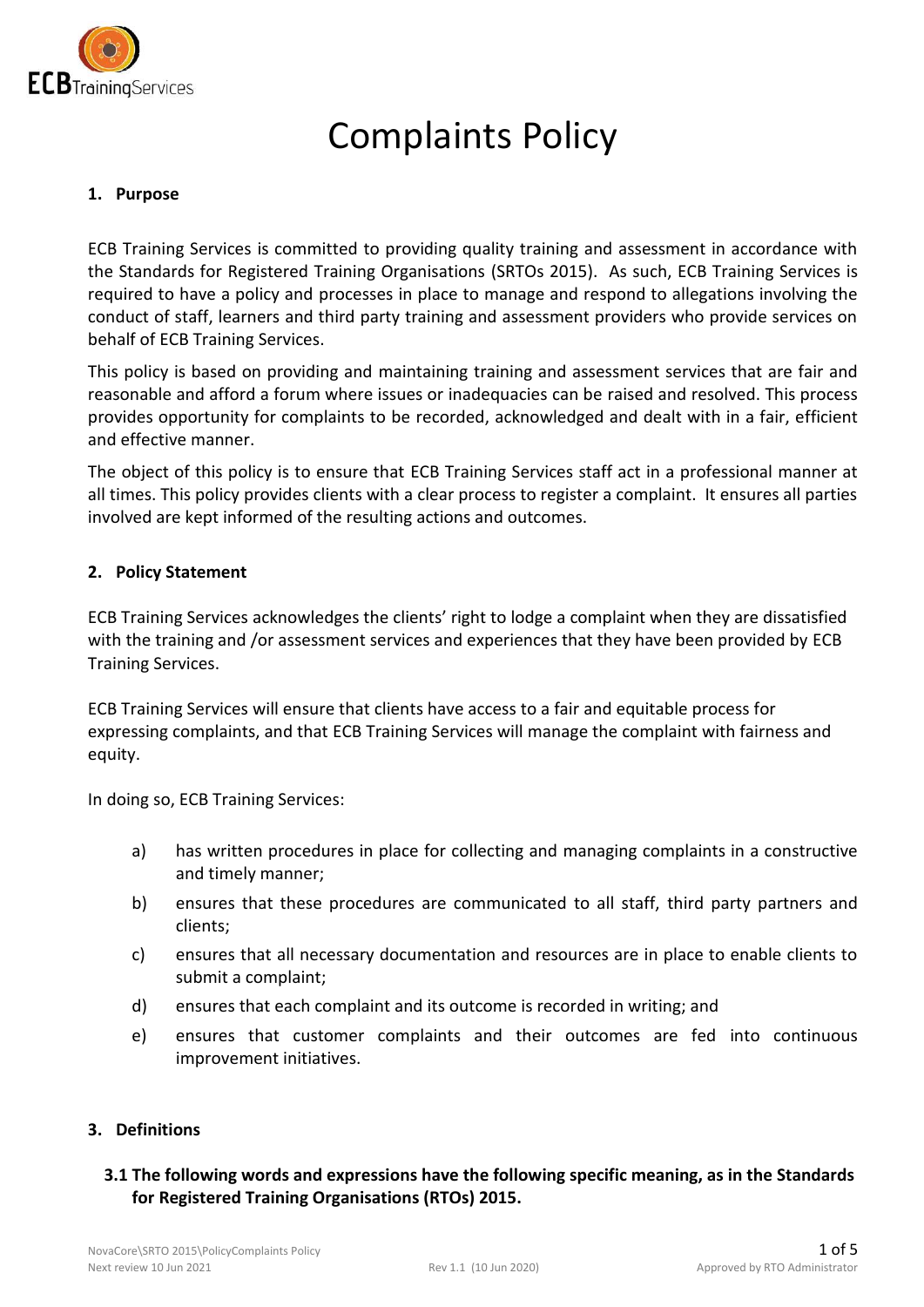

**Third party** means any party that provides services on behalf of the RTO but does not include a contract of employment between an RTO and its employee.

# **4. Policy Principles**

## **4.1 Principles**

In managing complaints, ECB Training Services will ensure that:

- a) The principles of natural justice and procedural fairness are adopted at every stage of the complaint process.
- b) The complaints policy is publicly available.
- c) There is a procedure for making a complaint.
- d) Complaints are treated seriously and dealt with promptly, impartially, sensitively and confidentially.
- e) Complaints will be resolved on an individual case basis, as they arise.
- f) All clients have the right to express a concern or problem and/or lodge a complaint if they are dissatisfied with the training and assessment services that they have been provided (including through a third party) or the behavioural conduct of another learner.
- g) All complaints are acknowledged in writing and finalised as soon as practicable.
- h) The complaint resolution procedure is based on the understanding that no action will be taken without consulting the complainant and respondent, using a process of discussion, cooperation and conciliation.
- i) The rights of the complainant and respondent will be acknowledged and protected throughout the complaint resolution process, including the conduct of separate interviews initially.
- j) In the interest of confidentiality, the number of people involved in the resolution process will be kept to a minimum.
- k) Final decisions will be made by the Director ECB Training Services or an independent party to the complaint.
- l) The complaint resolution procedure emphasises mediation and education while acknowledging that in some instances formal procedures and disciplinary action may be required.
- m) If the complaints process fails to resolve the complaint or the complainant is not satisfied with the outcome of the complaint the matter will be referred to an independent third party for review, at the request of the complainant. All costs incurred for the third party review will be advised to the complainant.
- n) If the complaint will take in excess of 60 calendar days to finalise ECB Training Services will inform the complainant in writing providing the reasons why more than 60 calendar days are required. The complainant will also be provided with regular updates on the progress of the complaint.
- o) Victimisation of complainants, respondents or anyone one else involved in the complaint resolution process will not be tolerated.
- p) All complaints will be handled as Staff-In-Confidence and will not affect or bias the progress of the client in any current of future training.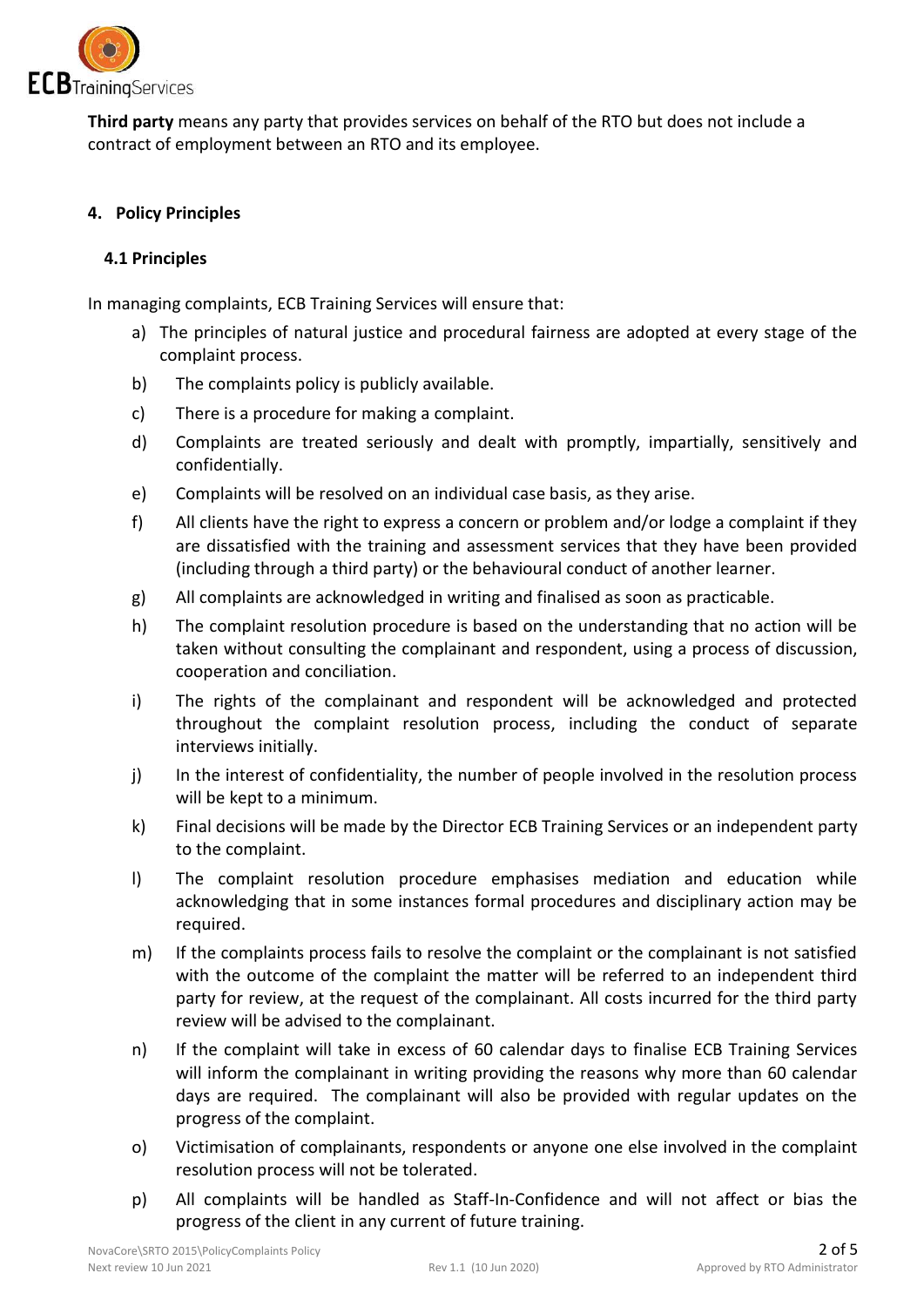

# **4.2 Types of Complaints**

A complaint may include allegations involving the conduct of :

- a) ECB Training Services, its trainers, assessors or other staff; or
- b) A third party providing services on behalf of ECB Training Services, its trainers, assessors or other staff; or
- c) A learner of ECB Training Services.

## **5. ECB Training Services Responsibilities**

The Director of ECB Training Services is the Complaints Resolution Officer. The Director may delegate responsibility for the resolution of the complaint if necessary.

Details concerning the scope of the Complaints Policy are to be clearly displayed throughout the organisation and contained within the Staff Induction Process, Client Handbook and ECB Training Services website.

## **6. Process**

#### **6.1 Complaints**

If a client has a complaint, they are encouraged to speak immediately with the trainer/assessor to resolve the issue. If the complainant is not satisfied that the issue has been resolved they will be asked to complete a Complaints Form, to lodge a formal complaint. ECB Training Services will then investigate the complaint and advise the complainant of the outcome.

If the complainant is not satisfied with the outcome they may write to the Director, setting out in detail the issue of concern. This may lead to occasions where an industry-training representative may be invited to act as an objective party in order to negotiate a satisfactory resolution.

## **6.2 Complaints Process**

All complaints shall follow the below process:

- a) Complaints are to be made in writing within 7 calendar days of the incident using the Complaints Form.
- b) A submitted complaint form will constitute a formal complaint from the client. Further detail of the complaint can be provided by the client verbally.
- c) The Director ECB Training Services must be informed of receipt of all complaints immediately.
- d) The Director ECB Training Services may delegate responsibility for the resolution of the complaint.
- e) In the case of a complaint, the Director ECB Training Services will initiate a transparent, participative investigation to identify the issues.
- f) Complaints will be processed in accordance with the Complaints flowchart Annex A.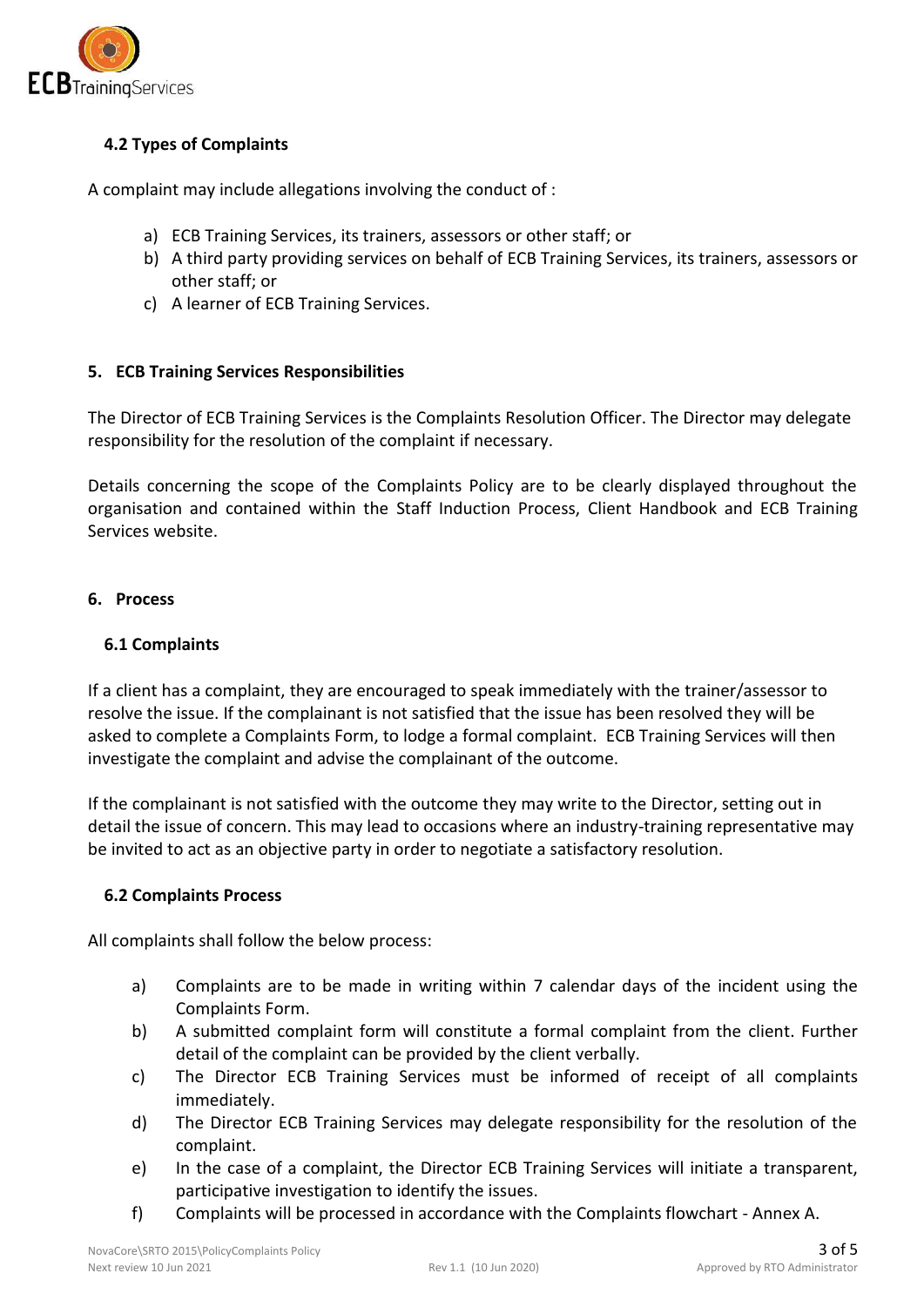

- g) Complaints, where possible, are to be resolved within 14 calendar days of the initial application.
- h) In all cases the final conclusion will be assessed by the Director ECB Training Services.
- i) The Client will be advised in writing of the outcome of their complaint, within seven (7) days of resolution.
- j) If the outcome is not to the satisfaction of the Client, they may seek an appointment with the Director ECB Training Services.
- k) If the client is not satisfied with the decision they have the option to seek outside assistance to pursue the complaint.

## **7. Access & Equity**

The ECB Training Services Access & Equity Policy applies. (See Access & Equity Policy)

## **8. Records Management**

Records of all complaints and their outcomes are maintained securely.

Records of complaints include:

- a) How the complaint was dealt with;
- b) The outcome of the complaint;
- c) The timeframes for resolution of the complaint;
- d) The potential causes of the complaint; and
- e) The steps taken to resolve the complaint.

All documentation from Refund processes are maintained in accordance with Records Management Policy. (See Records Management Policy)

#### **9. Monitoring and Improvement**

All complaints practices are monitored by the Director ECB Training Services and will be discussed at Management Review Meetings with areas for improvement identified and acted upon. (See Continuous Improvement Policy)